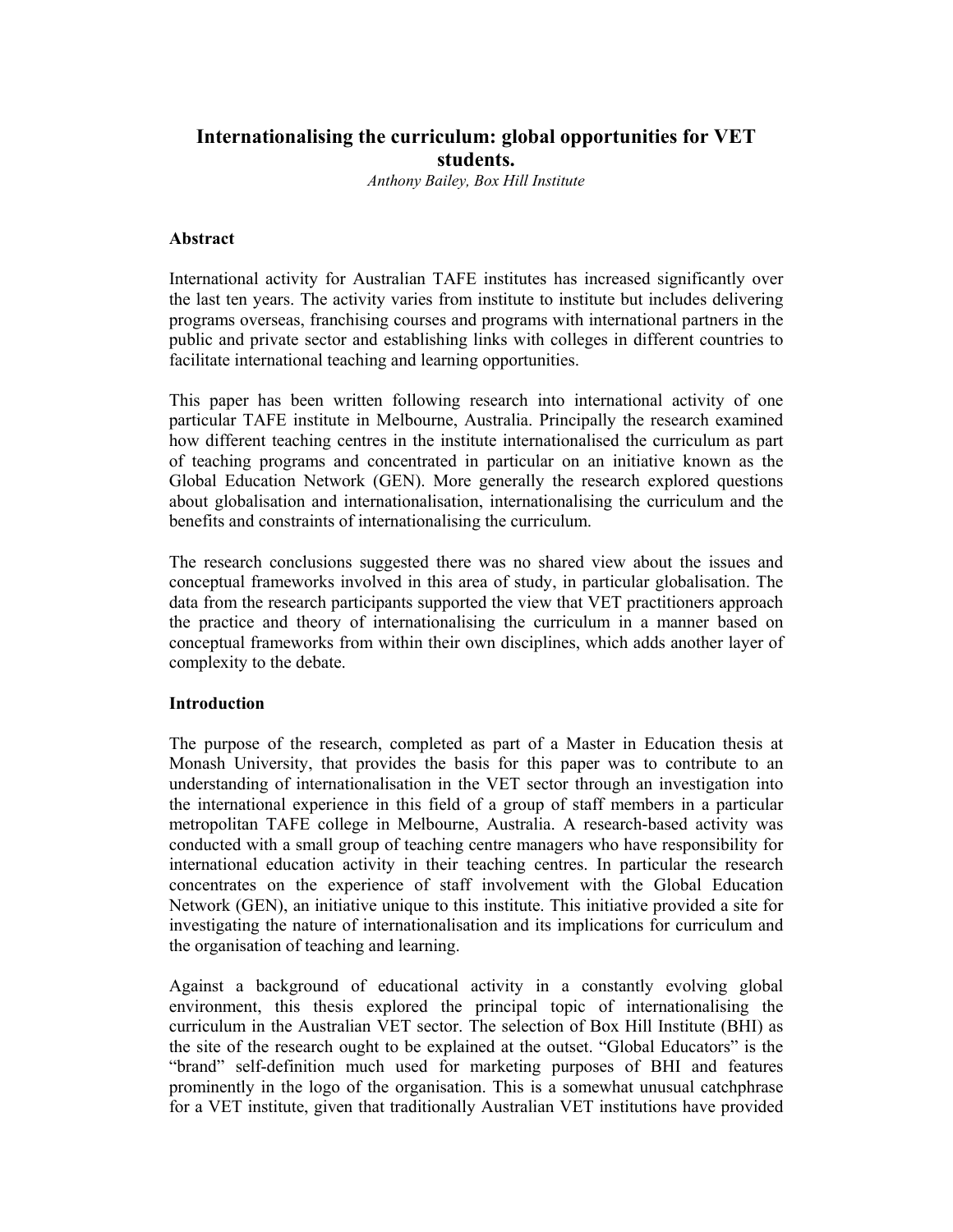educational programs for local students in capital and regional cities. BHI is active internationally with extended campus arrangements in six countries and training programs in three continents.

The research examined how a selected number of teaching centres within BHI, through the work of the centre manager as educational leader and administrator, characterised and articulated their international education activities because:

- 1. International education has become an important field of activity for Australian VET institutions and;
- 2. The process or activity of internationalisation demonstrates a variety of approaches and applications.

This research focussing on the experience addressed three principal questions:

- 1. What is understood by internationalisation of curriculum?
- 2. What are the effects of internationalising the curriculum?
- 3. What are the benefits and constraints of internationalising the curriculum?

It was argued in the conclusion that there was no substantial measure of uniformity or opinion or practice in relation to the theory and implementation of internationalising the curriculum or internationalising teaching programs. Furthermore, it was suggested that it is possible to conclude from this virtual absence of uniformity of attitude and approach, that internationalisation is perceived through the optic of each senior educator's current view of their role as educational leader and the international or global context of their industry sector.

## **Literature review**

"The term 'internationalisation' describes the growth of relations between nations and between national cultures (in that sense internationalisation has a long history)…the term ''globalisation' is reserved here for the growing role of world systems. These world systems are situated outside and beyond the nation state, even while bearing the marks of dominant national cultures, particular American culture" (Marginson, 1999, p. 24).

The literature on globalisation, internationalisation and the internationalisation of education and curriculum is extensive (*cfr* Bates, 2005; Kristensen, 2001; Marginson, 2004) and the debate is complex reflecting a broad range of views from different political and ideological points of view (Burbules, 1998; Marginson, 1999). The literature review and its compilation provided the means for making sense of the debates and issues and how understandings of globalisation, internationalisation and curriculum informed the research activities.

The issues and debates on the concept of globalisation to a large extent transcend strict disciplinary divisions. For example, Hawkridge (2003) approaches the subject from within the discipline of educational science and examines globalisation against the framework of the General Agreement on Tariffs and Trade (GATT) and the World Trade Organisation (WTO) and identifies the main drivers of globalisation in the service economies. The international and comparative education specialist Gacel-Avila (2005) examines the processes of globalisation in education and talks about the '"globalisers'" and the '"globalised'" as evidence of the "…unequal, divergent and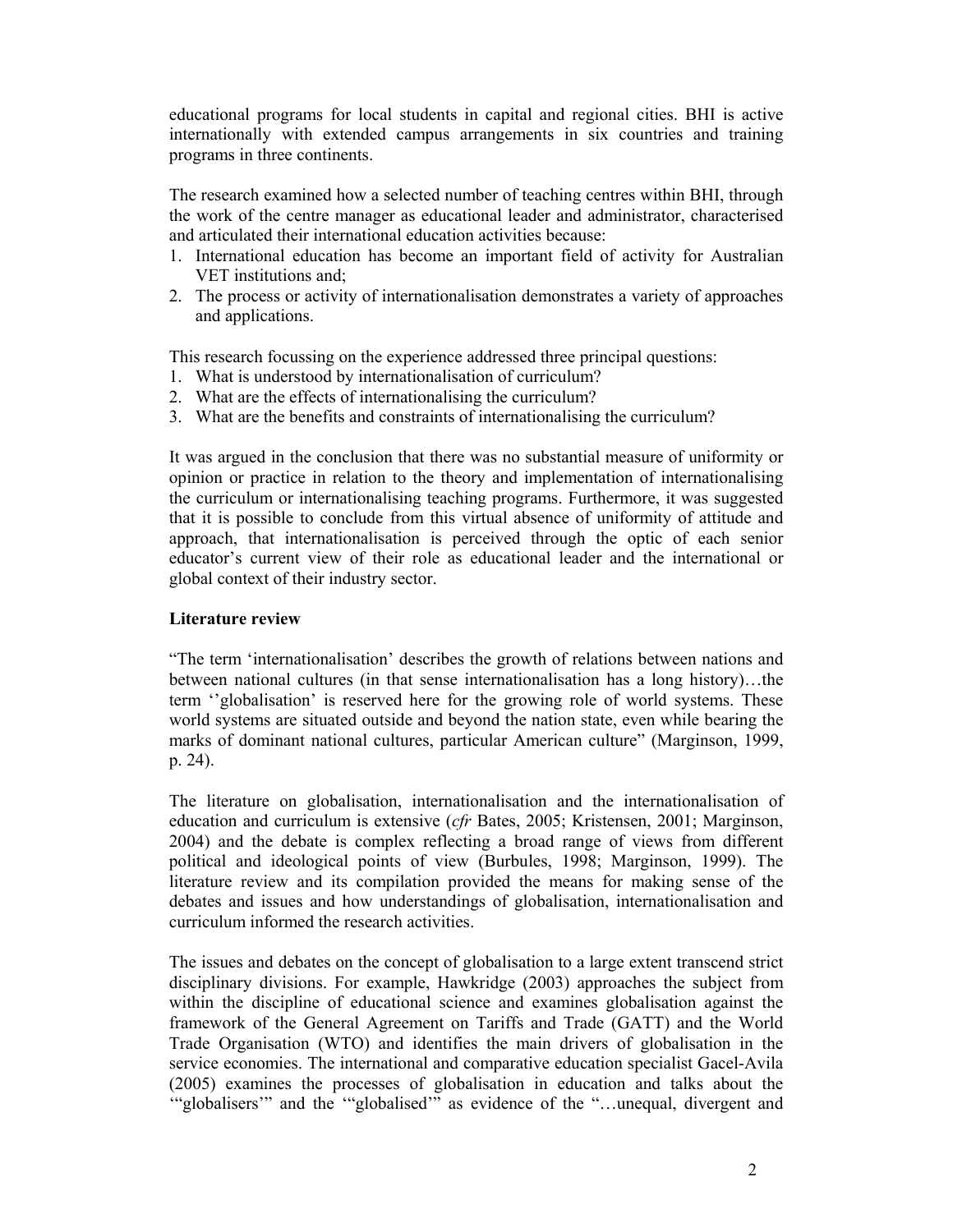contradictory manner the processes of globalisation have developed around the planet" (p. 121).

Walsh and Rizvi (1998) examine what it means to internationalise the curriculum and put forward a position recognising that international learning activity is not simply a matter of gaining new skills in a different environment or completing the same subject in a different country. "Internationalisation of the curriculum", they state, "is more than just a response to emergent global conditions, it is a framework of values and practices oriented towards heightened awareness and appreciation of the politics of difference as the basis for developing the necessary skills and literacies for a changing world" (Walsh and Rizvi, 1998, p. 11).

### **Research method**

The motivation for this research activity was professional and personal. On a professional level, over the last two years the researcher has had the opportunity to visit and work in a countries involved with BHI educational programs. The experience of visiting different countries, meeting various colleagues at different levels throughout different organisations, delivering programs and generally observing national education systems has given the researcher a broad base on which to examine how BHI has responded to globalisation through the implementation of the GEN. On a personal level, the experiences working with others internationally have been rewarding and have provided the researcher with much anecdotal evidence about people and their interactions in a global setting.

As this was a purpose-driven research activity, a particular group of practitioners from within organisation was recruited to participate. This was partly based on the fact that not every teaching centre manger at BHI has responsibility for international activity in the institute and therefore not everyone was suitable. The sample participants for the research were selected on the basis of international teaching activity in their respective teaching centres and the research was designed to gather information about the spread of experience within the Institute. The two selection criteria used in the process were the length of experience in international education and the range of experience in international education.

Initially, invitations were issued to potential participants to gauge the level of interest. Research participants were provided with a set of questions and interviewed in their workplace. Following the interview they were provided with a full transcript of their comments. Of the four participants only one made further comments and changes to the final transcript. The research method maintained anonymity for the participants thus the names used in the chapter on findings are fictional.

The experience of the research participants as international educators or administrators and managers of international programs varied which provided an opportunity to examine different experiences of and understandings about globalisation, internationalisation and curriculum development. The responses from the cohort were subjective, for example "in my opinion globalisation means this", it was necessary to construct questions that encourage the participants to speak about their own experiences in the light of activity within a wider organisational setting.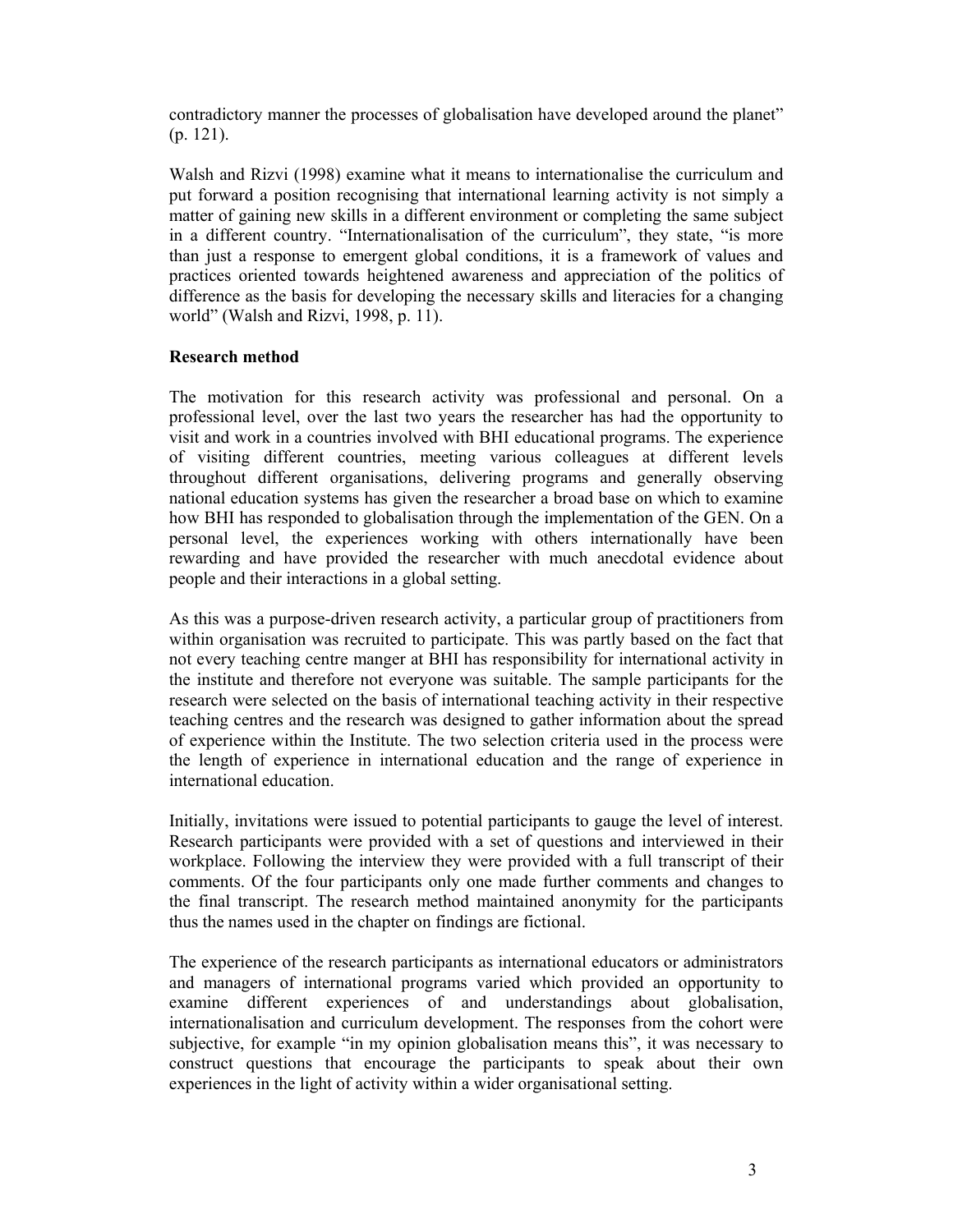#### **Findings and discussion**

The research data and the participants' experience of internationalisation in VET provided the basis for understanding the ways in which this group of educators perceive and implement international teaching programs conceived under the aegis of a global education approach. The analysis of the data suggested there is a contrast between the theoretical understanding of globalisation as discussed in the literature review and the actual experience in the field. The conceptualisation of globalisation by the participants seemed to focus on concrete examples such as the comment by Mike that globalisation was "…us all becoming part of the one world" and that "education needs to be globalised so that people have the opportunity to move around the world." Other participants discussed globalisation from the point of view of what students might experience in an international setting, what might be called the more intangible aspects of education.

A thread of shared experience ran through the responses, evidenced by the respondents citing similar situations or circumstances when discussing particular issues. The similarities between the respondents' experience, for example as shown in discussions about the student interaction and socialisation in another country, are modified by reference to educational areas they manage, the result being that when they talk about a particular situation, event or idea, there is a combination of the generic and the specific. This interplay of general and particular understandings in the responses is a constant theme in the data and is supported by statements such as "I suppose it is the same for your students", made by Ben talking about students in another teaching centre, or "your students would have experienced something akin to what my students experienced", made by Mike about students in a different teaching centre.

In John's view the benefits of this approach go beyond the strictly educational. "It's more a case of the opportunity for the students to study in another country and to gain the benefits of socialising and all those other things in the other countries." "The sheer experience of it", comments Mike, "gets them [students and teachers] to move outside the square that they have been operating within, and take the blinkers off a little  $[\dots]$ really is an experience to get them re-motivated I think." This view accords with an understanding of education as not being composed purely of the "classroom" or strictly pedagogical experience but of being a wider concept that also embraces socio-cultural experience often in relation to the *locus* of formal learning.

Mike believed that a principal benefit in internationalising education is improvement in practice in this country by seeing and experiencing what is being done in the same field elsewhere. Improvement came from "seeing how they deliver for their students, what facilities they have, how they carry out their assessment practice [and] what sort of experiences the students are exposed to both within the institute and within the industry." He summed this up as "…examining their system and comparing it to ours and seeing other benefits from theirs and ours." The data suggested many of the benefits of internationalised education were intangible, or at least not strictly "pedagogical". "I think on a staff level", said Mike, "and to the students that have gone over, the sheer experience of it gets them to move outside the square that they have been operating in and take of the blinkers for a little bit…" Students were not the only beneficiaries. "…By having staff from the US and Canada come here and for our staff to go over there, that experience exchange they had both culturally and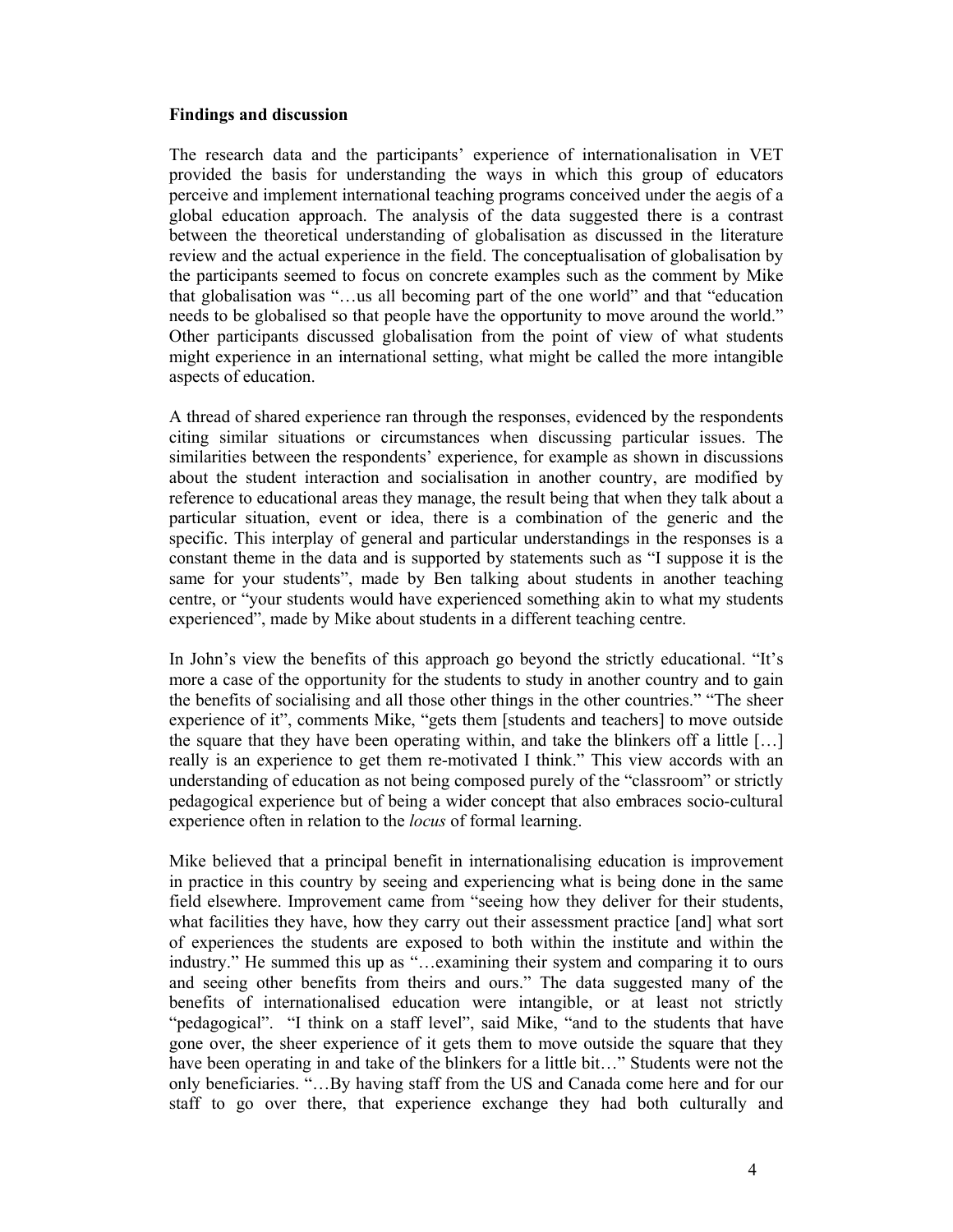educationally really is an experience to get them re-motivated…I think in terms of the rejuvenation that gives them [the improvement in] their own teaching experience is probably 80% of the value that we get out of the program."

The data in the research showed differences in approaches to curriculum development and design for international programs (which is particularly significant given the national quality framework that exists in the VET sector in Australia). It also emerged from the responses that one can be too ambitious in trying to match programs with international partners. Pete had worked the longest of all the respondents on international programs and commented that when BHI began exploring the opportunities for internationalisation, ambitious projects were established to create an "international qualification that would allow students to do some time at BHI and then some time overseas". To achieve this outcome a lot of effort was spent between the partner organisations mapping the curriculum in detail. Owing to a number of factors this endeavour proved too cumbersome and complex and was never implemented. "I think", Pete concluded, "we ran out of puff on that one". In contrast Mike has adopted a policy of minimal curriculum change and development, which has facilitated international education activity without the opportunity to gain a joint international qualification.

Ben thought that differences between an international and a localised curriculum depended on the material being taught. With computer technology for example, as a purely theoretical subject, the differences were minimal because "…standards worldwide are all consistent". But where computer technology needs to be adapted to local demands and usages curriculum differences emerge. "When you look away from the computing area, to say, telecommunications, which we deliver in Hanoi," said Ben, "[t]hen we need to make sure that [the] curriculum we do, the competencies that we are testing are related to the local industry. And certainly the course we do there is tailored compared to what we do here [in Australia]".

Further research is required to determine the factors influencing the senior educators' perspective but it would appear there is a difference in perception or view about international activity at what one might term the corporate level of the organisation (vision, mission and strategic plan) and the operational level of the organisation (the day-to-day business of teaching and learning), and a distinct (yet to be fully identified and articulated) difference about what it means for people in each of these areas to be involved in internationalising the curriculum and global education activity.

#### **Conclusion**

Although the research participants manage or administer different teaching centres in specific technical and vocational areas, their responses indicated common themes and issues. For example, they all agreed that an important aspect of internationalisation for students was the opportunity to socialise with people of the host nation, which is an interesting contrast with the emphasis in much of the literature that discusses the development of the pedagogical aspects of internationalising the curriculum. The respondents commented on the informal learning that takes place through socialisation which is not directly linked to the development of new skills or furthering technical competence while studying overseas. Rather the social activities develop what have been termed "soft skills". The experience of being immersed in the cultural practices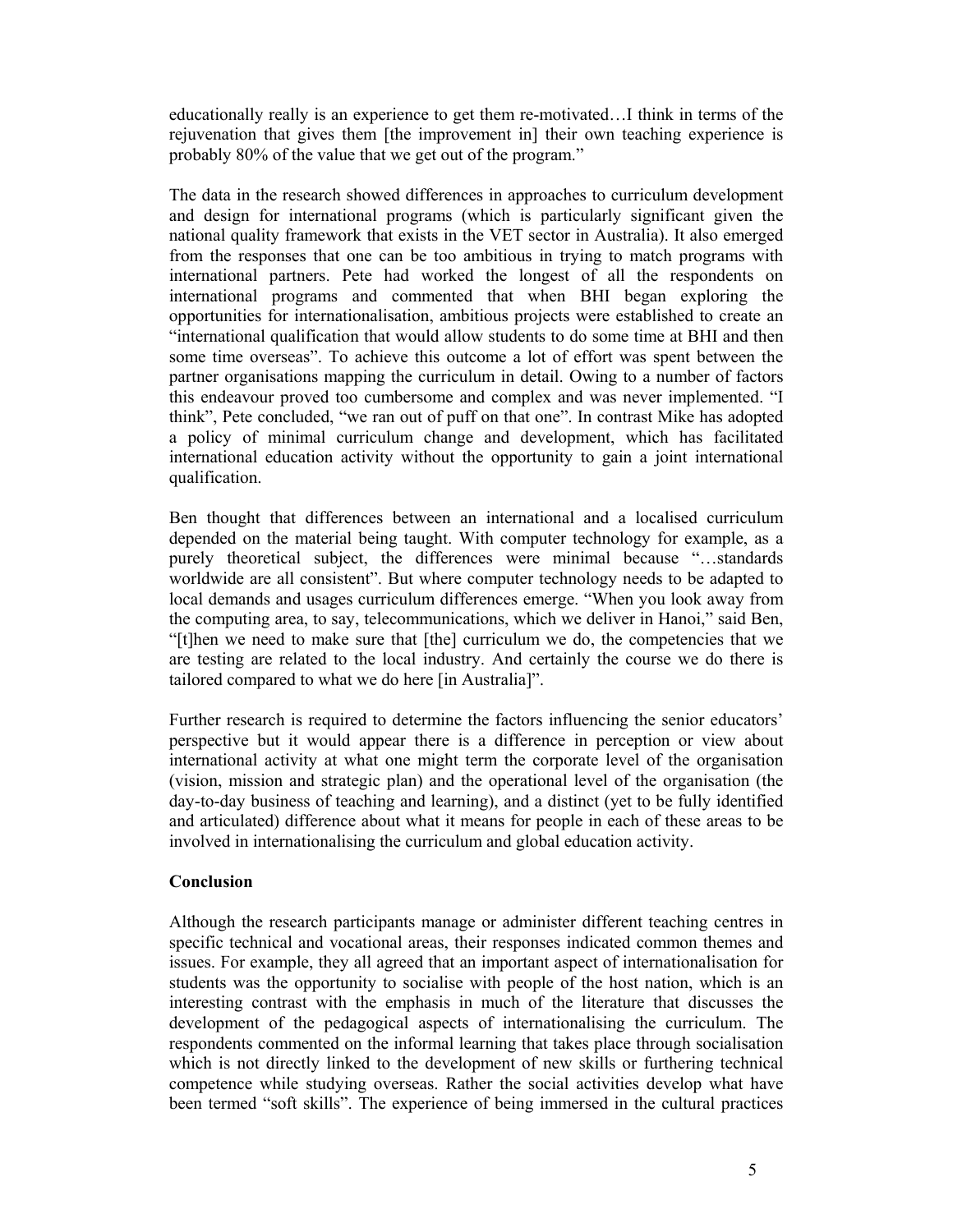of a host country provides students with skill development opportunities in communication, problem solving, intercultural learning and reflection. These skills underpin and reinforce the vocational learning that takes place in the classroom and formal training environment both in Australia and in host countries. This socio-cultural element of learning in an international context broadens the pedagogical framework of VET.

The research revealed that at the teaching centre level there is strong enthusiasm for international activity and that managers are supportive of students and teachers participating in international exchanges and global education programs. The extent of difference between the respondents over these and other issues is an important consideration for any educational institution in terms of quality assurance and meeting statutory and legislative requirements such as the Australian Quality Training Framework (AQTF). Given, as discussed in the literature, that globalisation does not impose uniformity, rather it promotes multiple responses depending on the situation and its requirements, the application of national quality systems such as the AQTF would seem antithetical to the internationalisation programs and projects currently under way throughout the TAFE sector.

The effects of globalisation of different forms of globalisation and the relatively recent term "glocalisation" indicate that not all the things happening internationally are the same and that what happens has certain consequences in Australia which are not the same in say Canada, Chile or China. International education and internationalising the curriculum, which is part of the process of globalisation, involve an engagement that takes place in and beyond formal and informal learning spaces. And so it could be argued that the most appropriate approach to internationalising the curriculum would be something organic (mimicking some of the processes of globalisation itself), adopting a consistent and flexible strategy that is recognised and executed in a variety of settings such as the interpersonal, the institutional, the regional and the local. The implementation of this approach would encourage and support the development of different kinds of educational and training cultures that are not yet thought of but will be relevant for the globalised environment of the 21<sup>st</sup> century and ensure VET graduates can confidently work and live in the global village.

#### **References**

- Bates, R. (2005). Can we live together? Towards a global curriculum. Arts and Humanities in Higher Education, 4(1), 95-109.
- Boomer, C., Lester, N., Onore, C., & Cook, J. (1992). Negotiating the curriculum: educating for the 21st Century. London: Routledge Falmer.
- Fitzsimmons, P. (2000). Changing conceptions of globalization: changing conceptions of education. Educational Theory, 50(4), 505-521.
- Gacel-Avila, J. (2005). The Internationalisation of Higher Education: A Paradigm for Global Citizenry." Journal of Studies in International Education, 9(2), 121-136.
- Hawkridge, D. (2003). Models for open and distance learning: globalisation, education and distance education. International Research Foundation for Open Learning.
- Hudson, B., & Todd, M. (2000). Internationalisation. Sheffield: Sheffield Hallam University Press.
- Kristensen, S. (2001). Learning by leaving towards a pedagogy for transnational mobility in the context of vocational education and training. European Journal of Education, 36(4), 421-429.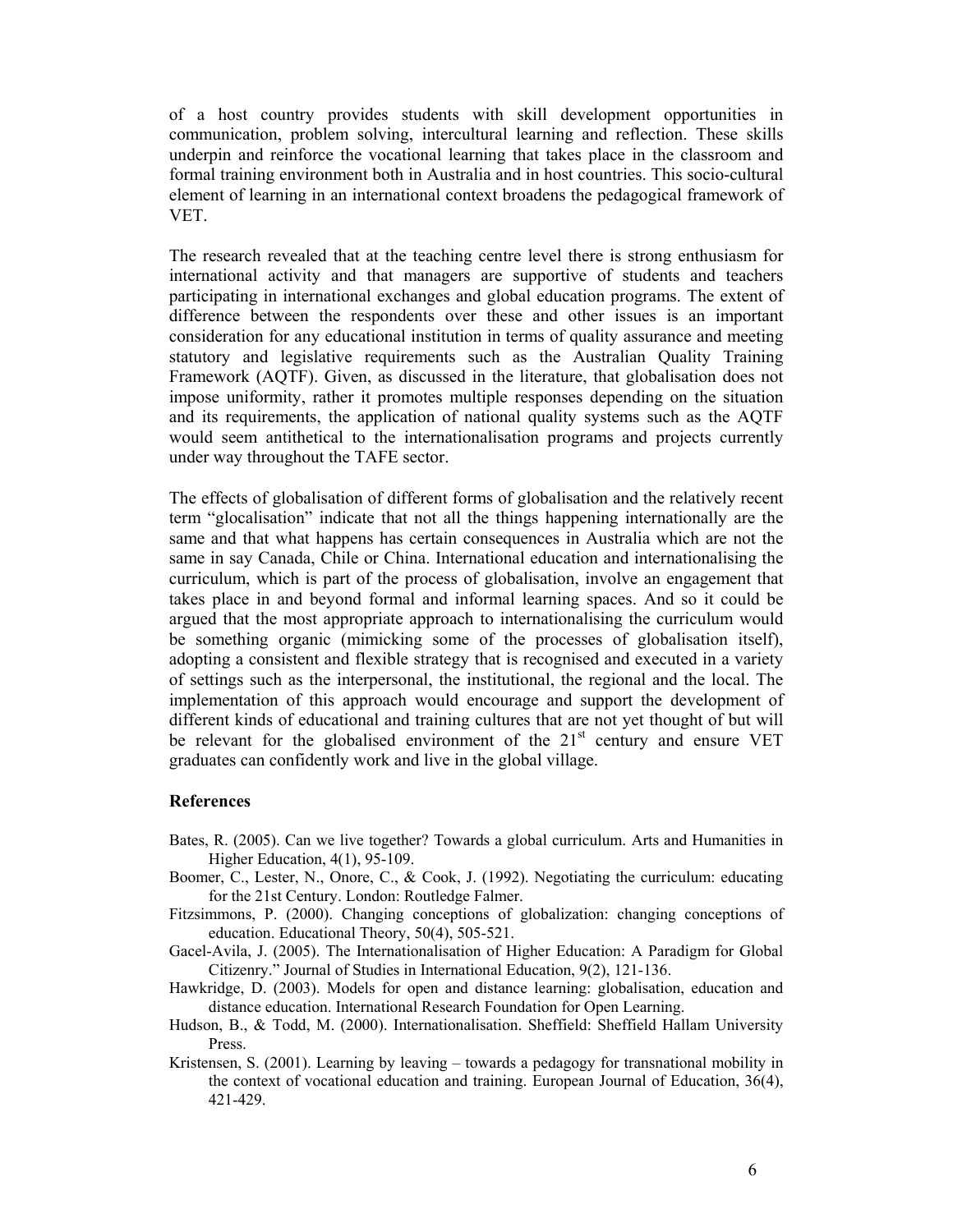- Levin, J. (2001). Globalizing the community college: strategies for change in the twenty-first century. London: Palgrave.
- Lewis, T. (1998). Vocational education as general education. Curriculum Inquiry, 28(3), 277- 309.
- Lingard, B., & Rizvi, F. (2000). Globalization and education: complexities and contingencies. Educational Theory, 50(4), 419-448.
- Marginson, S. (1999). After globalization: emerging politics of education. Journal of Educational Policy, 14(1), 19-31.
- Marginson, S. (2004). National and global competition in higher education. Australian Educational Researcher, 31(2), 1-11.
- Marsh, C., & Willis, G. (2003). Curriculum: alternative approaches, ongoing issues. Upper Saddle River: Pearson.

Mason, R. (1998). Globalising education: trends and applications. London: Routledge.

- McKay, H. (2004). Locating the fault line: the intersection of internationalisation and competency-based training. International Education Journal, 4(4), 203-211.
- Mittelman, J. (Ed.). (2001). Capturing globalization. New York: Routledge.
- Otten, M. (2003). Intercultural learning and diversity in higher education. Journal of Studies in International Education, 7(1), 12-26.
- Scholte, J. (2000). Globalization: a critical introduction. New York: Palgrave.
- Sheil, C. (Ed.). (2001). Globalisation: Australian impacts. Sydney: University of New South Wales Press.
- Sogaard, J. (2000, 25-27 May). Internationalisation what are the possibilities. Paper presented at the conference on internationalising vocational education and training in Europe, Thessaloniki.
- Steger, M. (2003). Globalization: a very short introduction. Oxford: Oxford University Press.
- Tribe, J. (2002). The philosophic practitioner. Annals of Tourism Research, 29(2), 338-357.
- Walsh, L., & Rizvi, F. (1998). Difference, globalisation and the internationalisation of curriculum. Australian Universities Review, 41(2), 7-11.
- Walters, S. (1997). Globalization, adult education and training: impacts and issues. London: Zed Books.
- Waters, M. (2001). Globalization. New York: Routledge.
- Williams, R. (2005). Exploring the impact of study abroad on students' intercultural communication skills: adaptability and sensitivity. Journal of Studies in International Education, 9(4), 356-371.
- Zha, Q. (2003). Internationalization of higher education: towards a conceptual framework. Policy Futures in Education, 1(2), 248-270.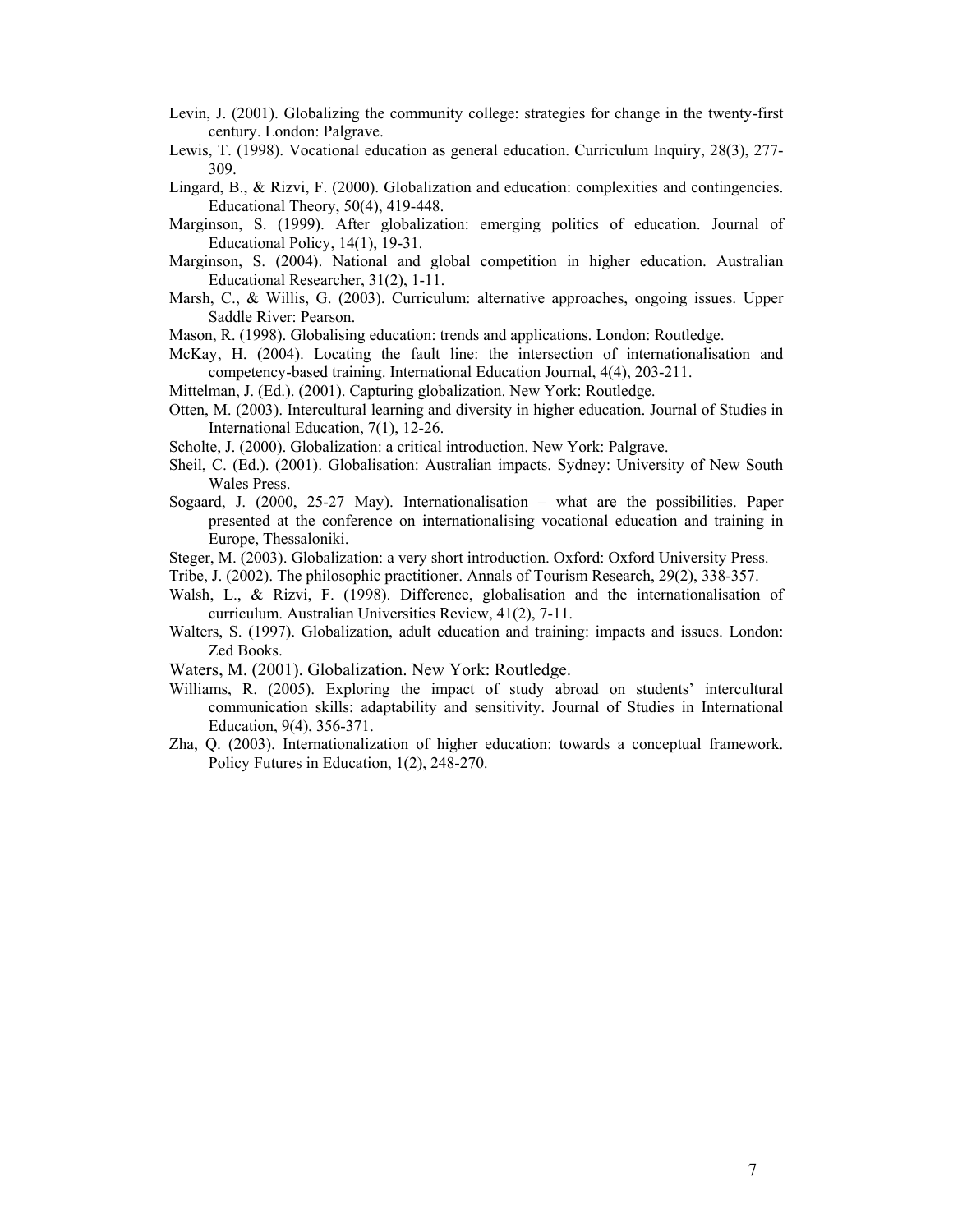# **Appendix One**

**Table 1.** 

## **Research participants' international or global activity**

#### **This table shows the extent of international experience for each of the research participants together with information about the international education activities in their teaching centre.**

| Participant name                                                                         | Mike                    | Ben                     | Pete         | John                    |
|------------------------------------------------------------------------------------------|-------------------------|-------------------------|--------------|-------------------------|
| Participated in international<br>staff exchange                                          | $\mathbf X$             | $\mathbf X$             | $\mathbf X$  |                         |
| <b>Experience writing</b><br>curriculum for offshore<br>programs                         |                         | $\overline{\mathbf{X}}$ | $\mathbf{X}$ |                         |
| Teaching centre offers<br>programs in conjunction with<br>the GEN                        | $\overline{\mathbf{X}}$ | $\overline{\mathbf{X}}$ |              | $\mathbf{X}$            |
| Teaching centre offers a<br>"semester abroad" program<br>through the GEN                 |                         |                         |              |                         |
| Experience teaching in<br>another country                                                |                         | X                       |              |                         |
| Centre provides accredited<br>programs internationally                                   | $\mathbf{X}$            |                         |              |                         |
| Centre provides informal<br>international exchange<br>programs for staff and<br>students | $\mathbf{X}$            | $\overline{\mathbf{X}}$ |              | $\overline{\mathbf{X}}$ |
| Centre offers courses for<br>international students at Box<br>Hill Institute             | $\mathbf{X}$            | $\mathbf{X}$            |              |                         |
| Number of teaching staff<br>involved in international<br>programs offshore               | $\overline{\mathbf{4}}$ | 8                       |              | $\overline{2}$          |